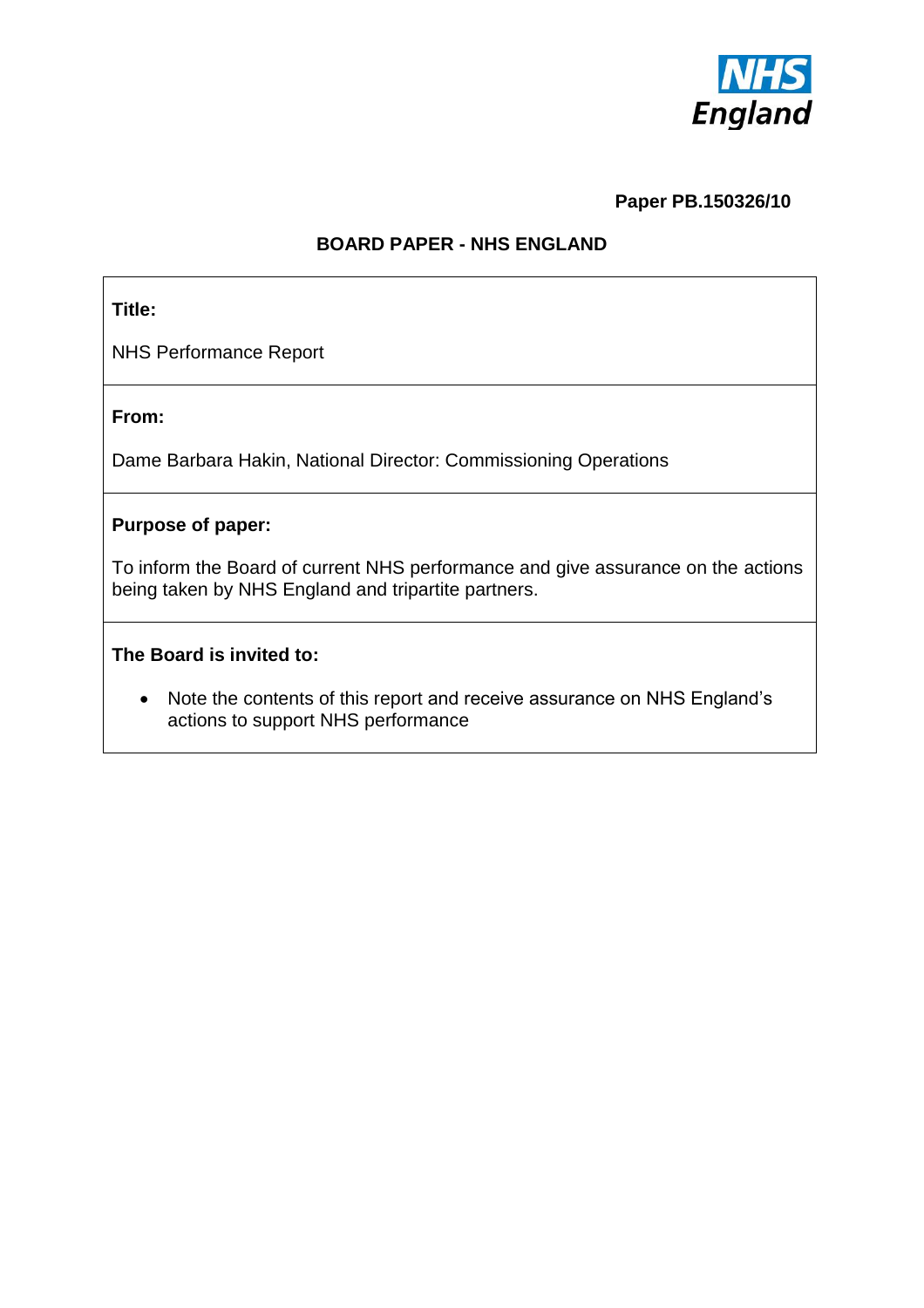## **Introduction**

- 1. This month's performance report covers all NHS Constitution standards and other key Mandate commitments. The attached annex shows performance against all standards and commitments.
- 2. In its commissioning oversight role, NHS England continues to work with CCGs, NHS TDA and Monitor in order to improve the delivery of services and their associated access and performance standards.
- 3. The NHS continues to see high levels of urgent admissions, attendances, ambulance calls and NHS 111 calls. All of these factors suggest a system under pressure. Staff in the NHS have continued to deliver high quality services to patients with the majority receiving their treatment in line with national standards.

## **Urgent care and the A&E standard**

4. Growth in overall demand for A&E services is often cited by NHS leaders as the most significant contributory issue and attendances and admissions remain above the levels seen in previous years for Q3. It is only in Q4 that we have seen these stabilising in line with previous years' performance. Year on year growth in emergency admissions is 2.1% on a 13 week rolling average (i.e. last 13 weeks compared to same period a year ago), with the underlying trend on a rolling 52 week average at 4.1%. Year on year growth in attendances is 1.5% on a 13 week rolling average with the underlying trend over 52 weeks at 3.1% [to week ending 8 March 2015].



5. Data shows that the recent growth in A&E attendances has been stronger in older age groups. Between 2013/14 and 2014/15 there have been increases in attendances of 5.7% for those aged 65-74yrs, 5.1% for those aged 75-84yrs and 6.5% for those aged 85+, compared to a much lower rate of growth for those in younger age groups and an average of 3.1% overall.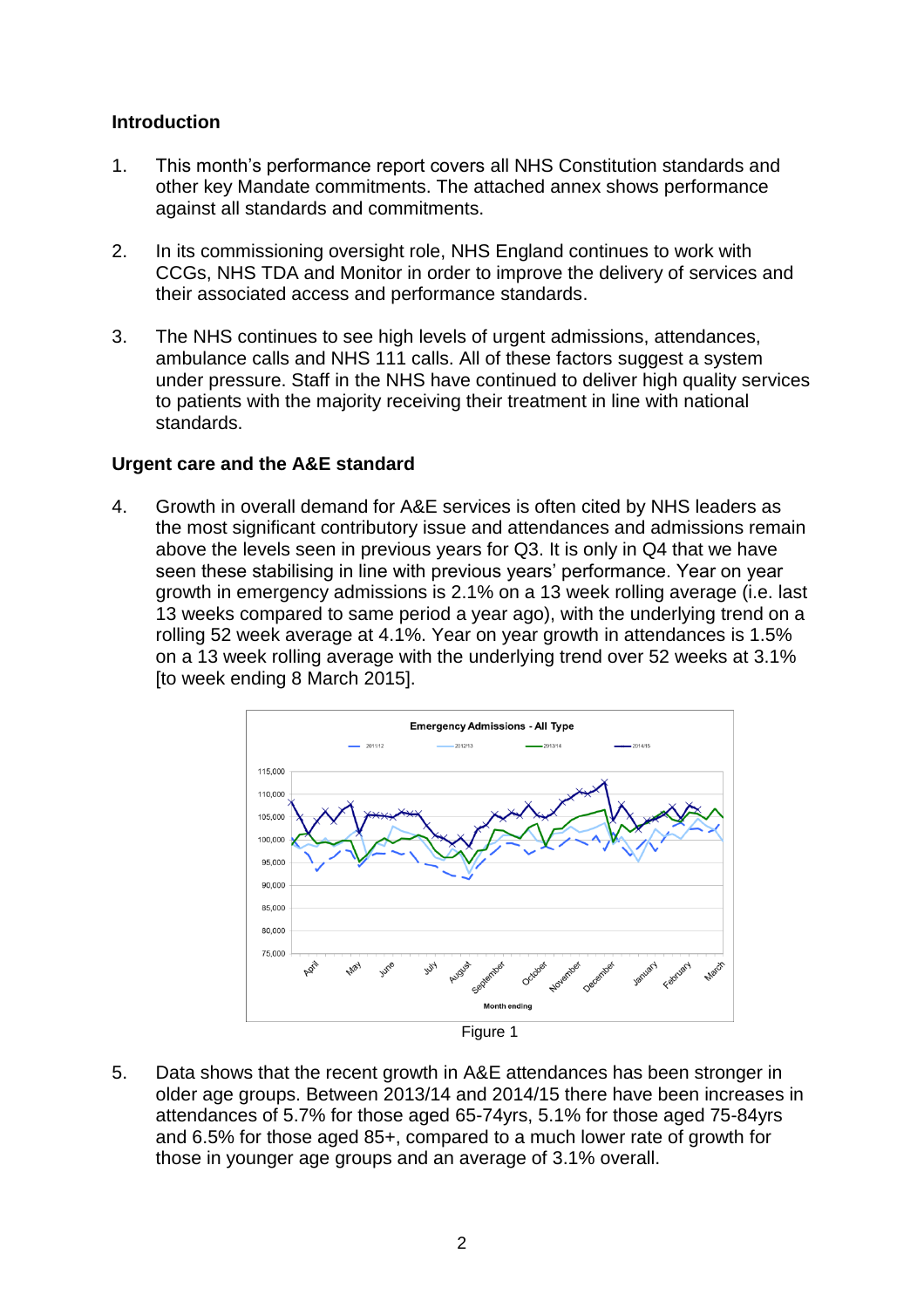- 6. Emergency admissions data shows a similar picture in that the growth in admissions has been stronger in older age groups, although not as distinctly as that for attendances. Over the same time period, there has been an increase in emergency admissions of 8.4% for those aged 65-74yrs, 7.3% for those aged 75-84yrs and 9.0% for those aged 85+, compared to an average of 7.1%.
- 7. However, the conversion rate (the proportion of A&E attendances that are admitted to hospital) has increased across all age groups and may also be linked to the increase seen in the number of very short lengths of stay for patients admitted through A&E. As the overall length of stay for emergency admissions has reduced only slightly (0.9% from Q2 13/14 to 14/15) this, coupled with the rise in admissions, has led to an increase in bed-days There has been on average a 1.3% increase in bed availability, but an increase in 2.1% of occupied beds. Increases in the A&E breach rate have been greater on those days where bed occupancy is higher.
- 8. The standard for A&E that 95% of patients should complete their time in A&E and be either admitted or discharged has been missed. Nonetheless, nine out of ten patients have been treated within this time.

| A&E Performance Q4 to date                                  |       |                                                                           |       |  |  |  |  |
|-------------------------------------------------------------|-------|---------------------------------------------------------------------------|-------|--|--|--|--|
| <b>Worst Performers</b>                                     |       | <b>Best performers</b>                                                    |       |  |  |  |  |
| <b>Trust</b>                                                |       | Trust                                                                     |       |  |  |  |  |
| <b>HULL AND EAST YORKSHIRE HOSPITALS NHS TRUST</b>          |       | <b>74.1% LUTON AND DUNSTABLE UNIVERSITY HOSPITAL NHS FOUNDATION TRUST</b> | 98.8% |  |  |  |  |
| <b>ICOLCHESTER HOSPITAL UNIVERSITY NHS FOUNDATION TRUST</b> | 77.6% | GICHELSEA AND WESTMINSTER HOSPITAL NHS FOUNDATION TRUST                   | 96.8% |  |  |  |  |
| MEDWAY NHS FOUNDATION TRUST                                 |       | 77.6% HARROGATE AND DISTRICT NHS FOUNDATION TRUST                         | 96.2% |  |  |  |  |
| PORTSMOUTH HOSPITALS NHS TRUST                              |       | <b>78.6%</b> BEDFORD HOSPITAL NHS TRUST                                   | 95.9% |  |  |  |  |
| <b>INORTH CUMBRIA UNIVERSITY HOSPITALS NHS TRUST</b>        | 79.1% | <b>6</b> BRADFORD TEACHING HOSPITALS NHS FOUNDATION TRUST                 | 95.9% |  |  |  |  |
| CAMBRIDGE UNIVERSITY HOSPITALS NHS FOUNDATION TRUST         |       | <b>79.1%</b> TAUNTON AND SOMERSET NHS FOUNDATION TRUST                    | 95.7% |  |  |  |  |
| <b>BRIGHTON AND SUSSEX UNIVERSITY HOSPITALS NHS TRUST</b>   |       | <b>79.2%</b> THE DUDLEY GROUP NHS FOUNDATION TRUST                        | 95.7% |  |  |  |  |
| <b>IGLOUCESTERSHIRE HOSPITALS NHS FOUNDATION TRUST</b>      |       | <b>79.2%</b> SALFORD ROYAL NHS FOUNDATION TRUST                           | 95.4% |  |  |  |  |
| MID ESSEX HOSPITAL SERVICES NHS TRUST                       |       | <b>79.7%</b> CENTRAL MANCHESTER UNIVERSITY HOSPITALS NHS FOUNDATION TRUST | 95.4% |  |  |  |  |
| UNIVERSITY HOSPITALS OF NORTH MIDLANDS NHS TRUST            |       | 79.7% UNIVERSITY HOSPITALS BIRMINGHAM NHS FOUNDATION TRUST                | 95.3% |  |  |  |  |



## **Ambulance Services**

- 9. The ambulance service has also faced exceptionally high demand. The total number of emergency telephone calls presented to switchboard in December 2014 was 883,741, the highest since the series began (the previous highest was 828,194 in December 2012). However, this fell to 763,025 calls in January 2015.
- 10. The number of Cat A Red 1 calls resulting in an emergency response was 15,957, lower than December's 17,080 (which was the highest since June 2012).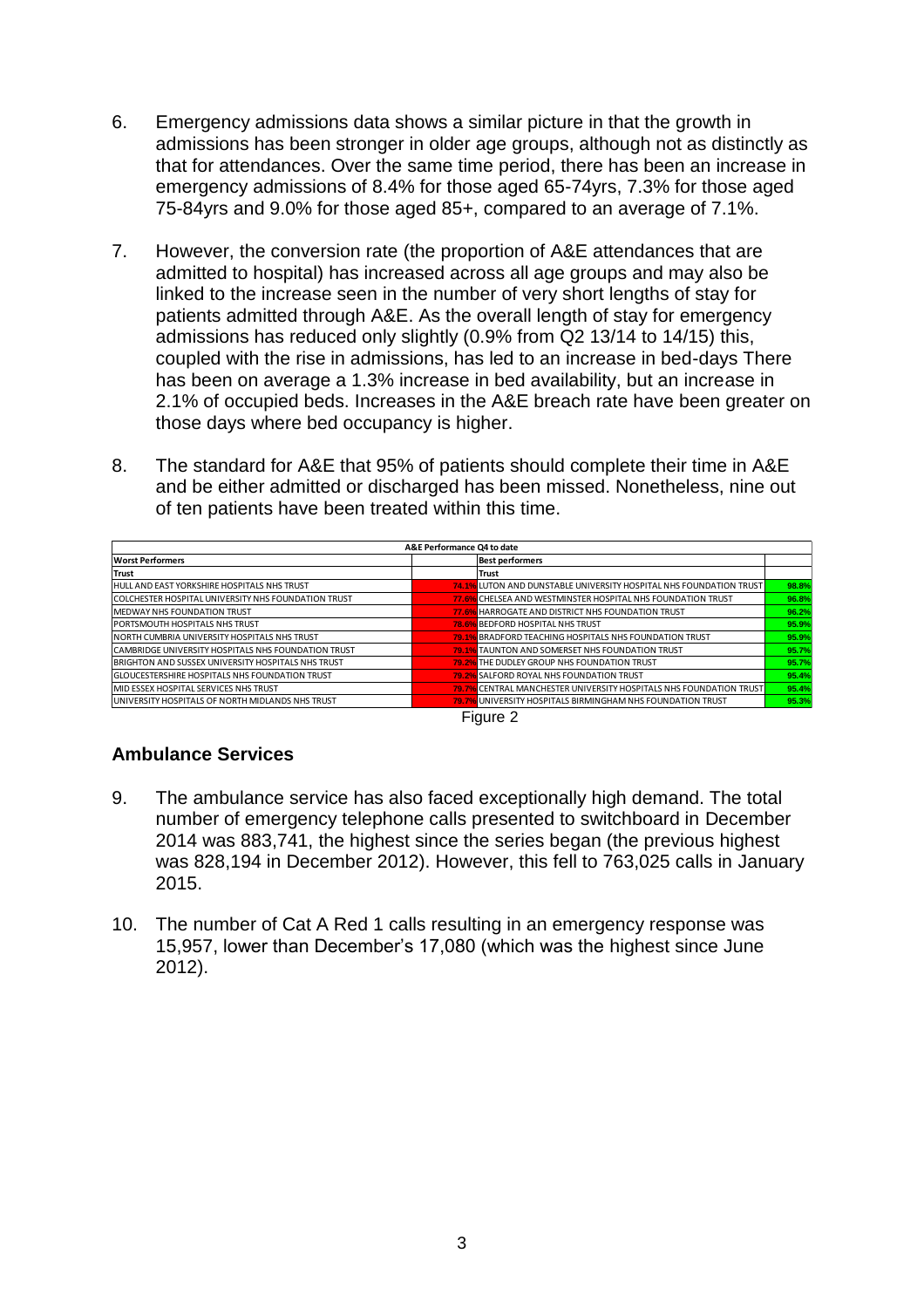

- 11. Latest published data (January 2015) for performance against the response time standards shows that the Cat A Red 1 standard (that 75% of all Category A Red 1 (the most urgent/life threatening) calls should be responded to within 8 minutes), Cat A Red 2 standard (that 75% of all Category A Red 2 calls should be responded to within 8 minutes), and Cat A 19 standard (that 95% of all Category A calls resulting in an ambulance arriving should be responded to in 19 minutes), have not been met for many months.
- 12. In light of the unprecedented increase in demand for ambulance services in the last two months, NHS England are running a pilot in two ambulance trusts that gives call handlers extra assessment time to make the right decision for the patient. At present, ambulance services are allowed only 60 seconds before the clock starts to decide what the right course of action is for that individual patient. This sometimes leads to ambulances being dispatched unnecessarily, so that fewer ambulances are available for patients who really do need emergency assistance. The pilot started on 10 February in two trusts London Ambulance Service (LAS) and South Western Ambulance Service (SWAS).

## **NHS 111**

13. Calls to NHS 111 have increased significantly, with 4,624,475 more calls triaged during January to December 2014 than for the same period in 2013 (an increase of 87%). Good access standards to NHS 111 have been largely maintained.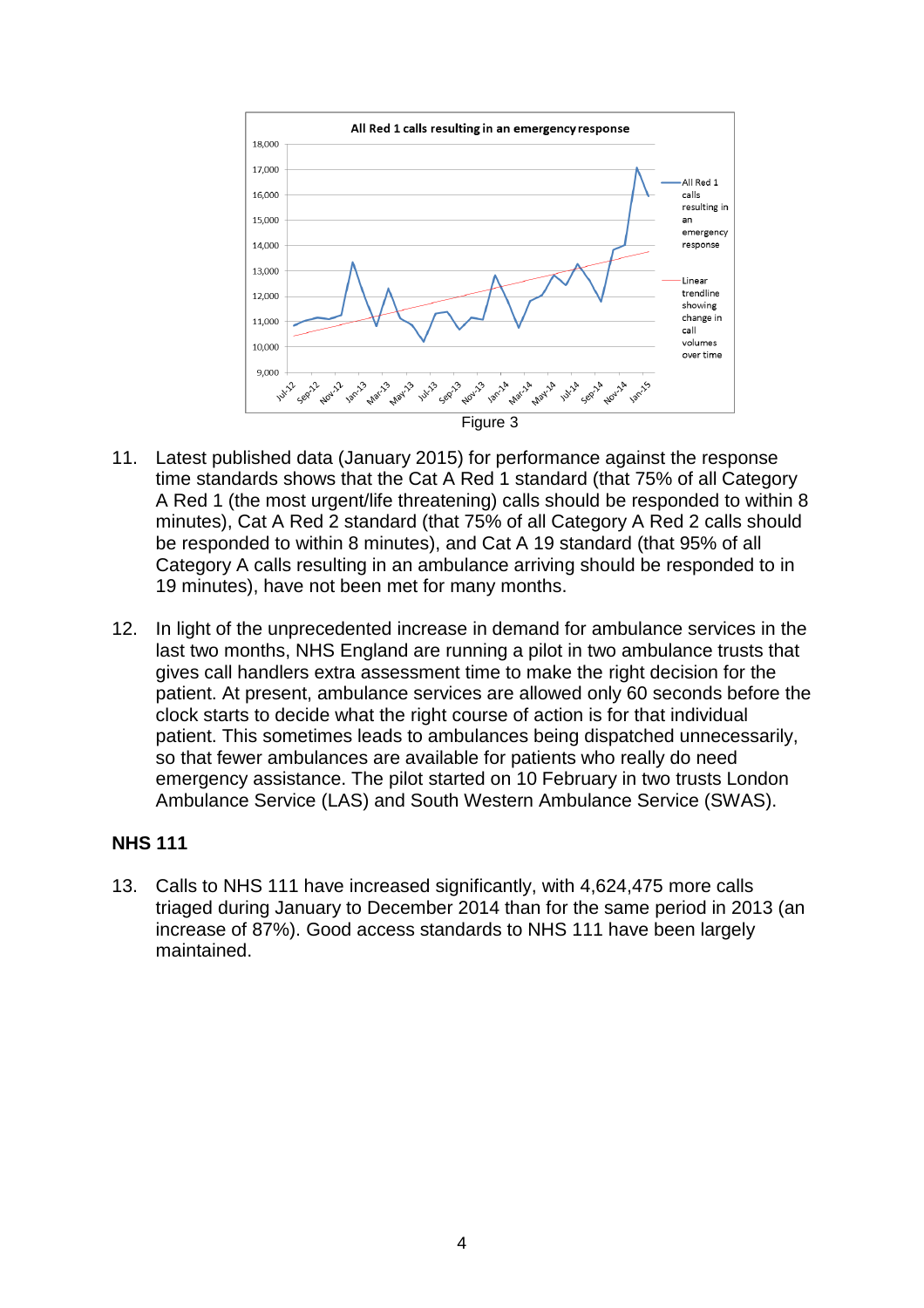

- 14. Some media commentary has suggested that NHS 111 is contributing to urgent care pressures, including an adverse impact on A&E attendances. However, data shows that 30% of callers stated they would have attended A&E if the NHS 111 service had not been available, in comparison with 8% who were advised to attend.
- 15. This means that 2 million people were directed away from A&E, and 600,000 were directed away from calling an ambulance.
- 16. The proportion of patients referred to A&E (8%), requiring an ambulance dispatch (11%), recommended to primary care (56%) and recommended for self-care (7%) has remained static from 2013/14 to 2014/15. This suggests that the increase in demand for the NHS 111 service has not affected the proportion of patients that are referred into urgent care services.
- 17. Whilst the available data highlights that the volume of ambulance dispatches has increased since 2012/13, the proportion of calls that result in an ambulance dispatch has fallen.
- 18. Quality standards in NHS 111 continue to be high. When surveyed, 90% of patients reported being very satisfied or satisfied with the service. This is a significant achievement given that the service is on course to receive 12 million calls for the year ending 31 March 2015.

## **Actions to Support Urgent Care**

- 19. Working with tripartite partners, the Department of Health (DH) and the Local Government Association (LGA), we have put in place a number of measures to help alleviate pressures on hospitals and A&E departments.
	- a. **Delayed transfers of care (DTOCs):** A delayed transfer of care is a formally collected statistic and occurs when a patient is fully ready to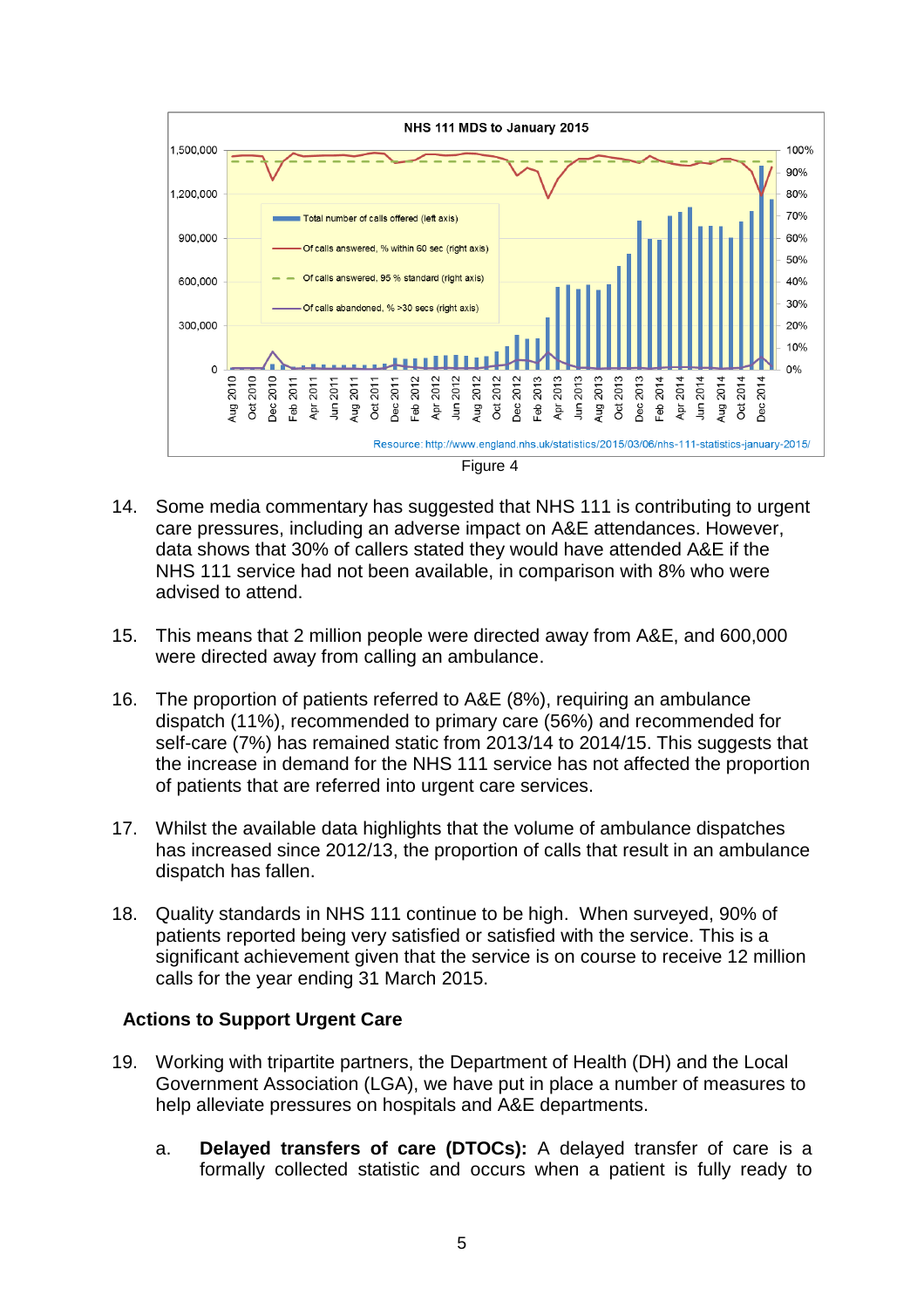depart from such care and is still occupying a bed. The delay is generally because out of hospital NHS services or social care services are not in place.

£37m in additional support was provided directly to local authorities to assist in the reduction of DTOC attributable to social care, with monies flowing at the end of January. This funding is being invested in additional domiciliary care packages, additional bed capacity in residential or nursing care homes, reablement and other interventions. Close working with the Independent Sector has been encouraged.

- b. **Medically fit for discharge (MFFD):** DTOCs only represent a percentage (in some instances a small percentage) of patients fit for discharge but where there is a hold- up in the system preventing the discharge. The term "medically fit for discharge" is used to identify patients who no longer need acute medical care, but who are still in hospital. There is no standard definition or data collection. Examples include where patients' medicines are not ready, an internal assessment (e.g. physiotherapy or occupational therapy) has not been made, or an issue with home care is not resolved. A specific exercise with 58 trusts to reduce the number of medically fit for discharge patients (locally defined) by 50% is underway.
- c. **GPs in A&E:** National and regional work has been undertaken to enable trusts to develop GP/primary care services in A&E or similar schemes, where this provision does not already exist. This is in response to the growing need to triage and treat non-emergency patients in A&E services. Best practice guidance has also been produced in conjunction with the College of Emergency Medicine, the NHS Alliance and the Primary Care Foundation, containing advice on implementation of this model, for trusts to draw upon where needed. All trusts who could benefit now have GP presence in A&E or nearby.

## **Actions to support NHS 111**

- 20. NHS England continues to work with commissioners and other stakeholders to improve the NHS 111 service. Early, evidence-based work has identified how NHS 111 can improve outcomes for patients and the impact on the urgent and emergency care system. For example we have recently asked commissioners to ensure that NHS 111 services will provide earlier clinical assessment for calls that result in a lower priority ambulance response and for many A&E dispositions. The next phase of developments will include:
	- i. Wider use of clinicians and specialised professionals within and/or aligned to the NHS 111 service;
	- ii. Improvements to deliver more personalised services that better meet the diverse needs of different patient groups (i.e. Mental Health - dedicated programme of work including review of current mental health algorithms within NHS Pathways and improving Deaf and hard of hearing access - British Sign Language pilot in development)
	- iii. Technical and informatics enhancements that improve service integration across the health service, and;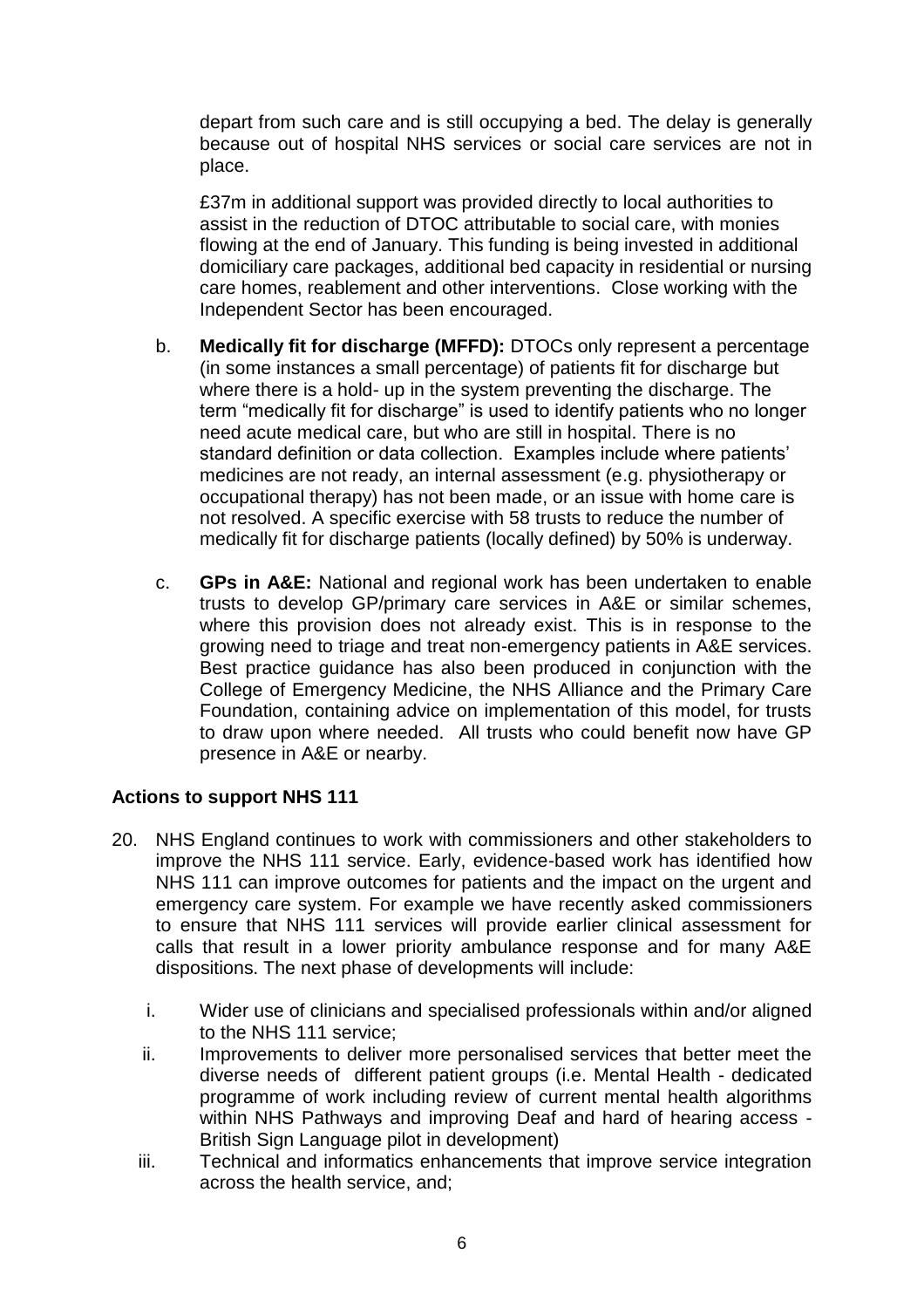- iv. Exploring the value of real-time data and information to support effective triage and clinical decision support processes.
- v. Further work is also underway to explore making NHS 111 available through on-line channels.

## **Preparing for the Easter Bank Holiday and April**

- 21. The national tripartite (NHS England, NHS TDA and Monitor, working with ADASS) has written to the health and social care system confirming that extra winter capacity should remain in place during April while contracts for 2015/16 are finalised. It also announced a nationwide 'Breaking the Cycle' initiative to aid delivery of urgent and emergency care over the Easter fortnight.
- 22. We have already begun planning for winter 2015/16. The total additional funding of £1.98bn announced in the 2014 Autumn Statement provides certainty of funding in 2015/16, including for issues such as operational resilience that would previously have been resourced from in-year allocations. To support this work, NHS England is commissioning a quantitative and qualitative analysis of the determinants of emergency activity encompassing an assessment of both demand and supply side pressures ahead of winter 2015/16. The aim is to have evidence based priority actions for local systems to undertake focusing on developing a better quantitative understanding of demand pressures driving emergency activity; quantifying changes in supply side factors and building a better understanding of their interrelationship and impact on A&E.

## **Waiting times for elective treatment**

- 23. **Referral to treatment (RTT) waiting times:** The NHS Constitution includes the commitment that patients have the right to start their consultant-led treatment for non-urgent conditions within 18 weeks of referral. We measure our achievement by ensuring that 90% of admitted patients and 95% of nonadmitted patients are treated within 18 weeks, and that 92% of those still waiting to start treatment have been waiting less than 18 weeks. We also monitor the total number of patients on the waiting list, especially those who have been waiting a long time. Measured performance appears to worsen.
- 24. Over the past few months we have concentrated on ensuring that patients who have, or would, wait over 18 weeks are treated as quickly as possible. Inevitably, this means that the percentage of over 18 week waiting patients being treated will rise, hence the measured performance appears to worsen. For 2015/16 the incentives and penalties in the NHS Standard Contract are being more weighted towards rewarding actions to reduce the "incomplete" pathways, i.e. prevent a build up of longer-waiting patients.
- 25. During January 2015, 88.7% of admitted patients and 95.0% of non-admitted patients started treatment within 18 weeks. For patients waiting to start treatment (incomplete pathways) at the end of January 2015, 92.6% were waiting up to 18 weeks.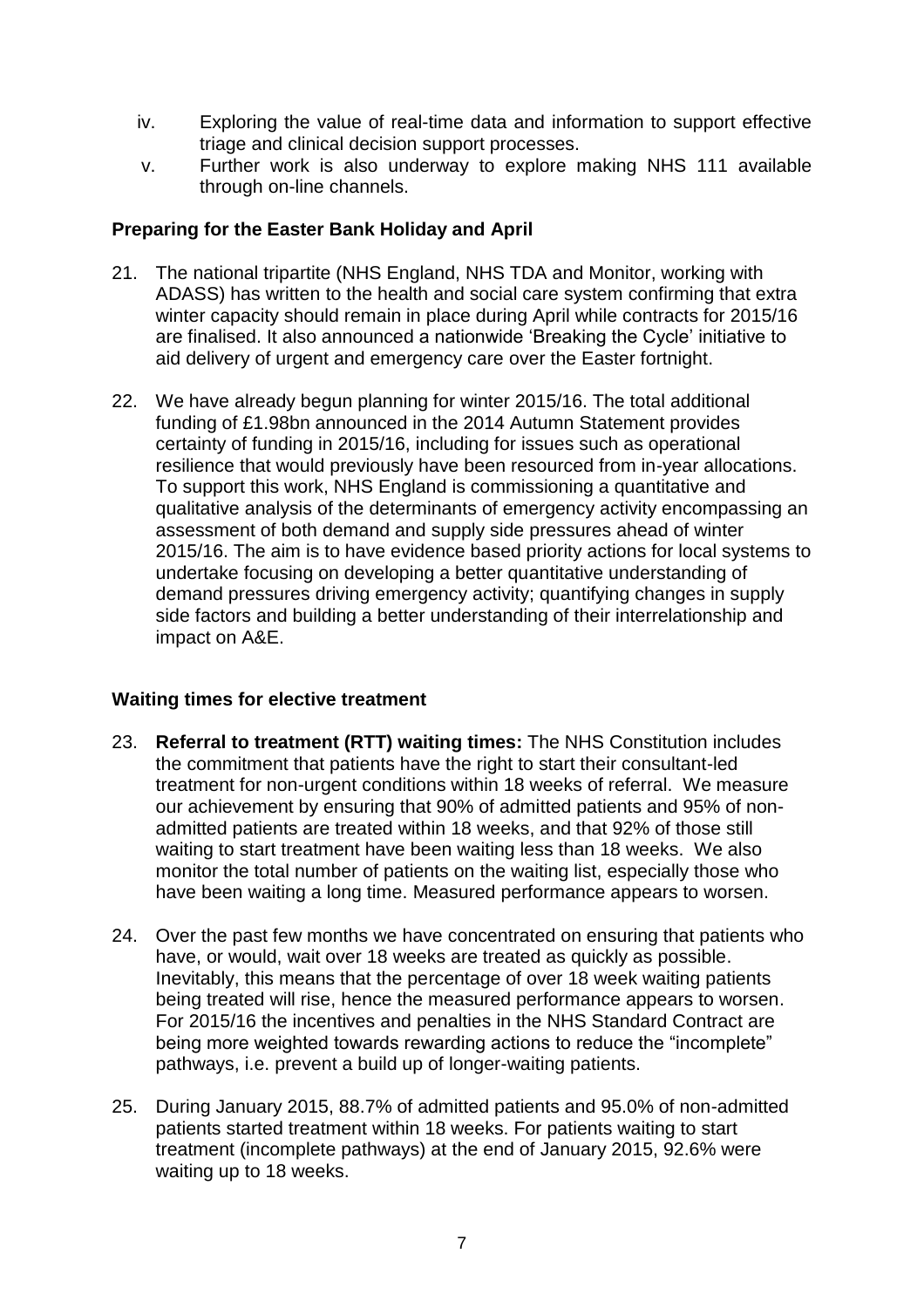- 26. 303,153 RTT patients started admitted treatment and 890,652 started nonadmitted treatment during January 2015. The number of RTT patients waiting to start treatment at the end of January 2015 was just over 2.9 million patients.
- 27. **Diagnostics waiting times:** During January 2015, over 1.6 million diagnostic tests were carried out. This is 7.8% higher than the number of diagnostic tests carried out in January 2014. It is generally agreed that the increase in activity is positive. For example, earlier diagnosis of cancer requires more people to be tested if more cancers are to be caught earlier. Cancer screening programmes and media campaigns have contributed to a 51% increase in urgent suspected cancer referrals by GPs over the past 4 years, and a large number of those people referred will have received diagnostic tests as part of their care.
- 28. The standard that at least 99% of patients waiting for a diagnostic test should be waiting less than 6 weeks from referral was not met in January 2015, with performance at 97.6%.
- 29. A small number of trusts are accountable for a large proportion of the breaches of the diagnostics waiting times standard. Almost 40% of the 18,700 breaches of the standard across England in January 2015 were attributable to ten trusts.

| <b>Worst providers</b>                                | Percentage<br>waiting<br>more than<br>6 weeks | <b>Number</b><br>waiting<br>more<br>than 6<br>weeks | <b>Best providers</b>                                                             | Percentage<br>waiting<br>more than<br>6 weeks | <b>Number</b><br>waiting<br>more<br>than 6<br>weeks |  |  |  |  |
|-------------------------------------------------------|-----------------------------------------------|-----------------------------------------------------|-----------------------------------------------------------------------------------|-----------------------------------------------|-----------------------------------------------------|--|--|--|--|
| University College London Hospitals                   |                                               |                                                     |                                                                                   |                                               |                                                     |  |  |  |  |
| NHS FT<br>Cambridge University Hospitals NHS<br>FT.   | 11.4%<br>13.8%                                | 914<br>847                                          | Royal Berkshire NHS FT<br><b>Warrington And Halton</b><br><b>Hospitals NHS FT</b> | 0.0%<br>0.0%                                  | 0<br>$\Omega$                                       |  |  |  |  |
| King's College Hospital NHS FT                        | 9.2%                                          | 831                                                 | The Hillingdon Hospitals NHS<br><b>FT</b>                                         | 0.0%                                          | 0                                                   |  |  |  |  |
| North Bristol NHS Trust                               | 9.6%                                          | 783                                                 | Homerton University Hospital<br>NHS FT                                            | 0.0%                                          | 0                                                   |  |  |  |  |
| Royal Free London NHS FT                              | 4.4%                                          | 707                                                 | <b>Chelsea And Westminster</b><br><b>Hospital NHS FT</b>                          | 0.0%                                          | 0                                                   |  |  |  |  |
| Heart Of England NHS FT                               | 6.5%                                          | 677                                                 | The Royal Wolverhampton<br><b>NHS Trust</b>                                       | 0.0%                                          | $\Omega$                                            |  |  |  |  |
| Frimley Health NHS FT                                 | 7.3%                                          | 671                                                 | Airedale NHS FT                                                                   | 0.0%                                          | $\Omega$                                            |  |  |  |  |
| County Durham And Darlington NHS<br>FT.               | 7.8%                                          | 664                                                 | Royal National Orthopaedic<br><b>Hospital NHS Trust</b>                           | 0.0%                                          | $\mathbf 0$                                         |  |  |  |  |
| East And North Hertfordshire NHS<br>Trust             | 8.7%                                          | 618                                                 | Liverpool Heart And Chest<br>NHS FT                                               | 0.0%                                          | $\Omega$                                            |  |  |  |  |
| University Hospitals Of Leicester<br><b>NHS Trust</b> | 5.0%                                          | 580                                                 | Liverpool Women's NHS FT                                                          | 0.0%                                          | 0                                                   |  |  |  |  |
| Figure 5                                              |                                               |                                                     |                                                                                   |                                               |                                                     |  |  |  |  |

#### **Worst and best performers in January 2015 based on the number of breaches against the diagnostics waiting time standard**

30. The focus remains on ensuring the trusts with the poorest performance recover their performance towards meeting the standard. We are working closely with our partners in Monitor and TDA to ensure that adequate activity has been commissioned by CCGs and our own direct commissioners, and that providers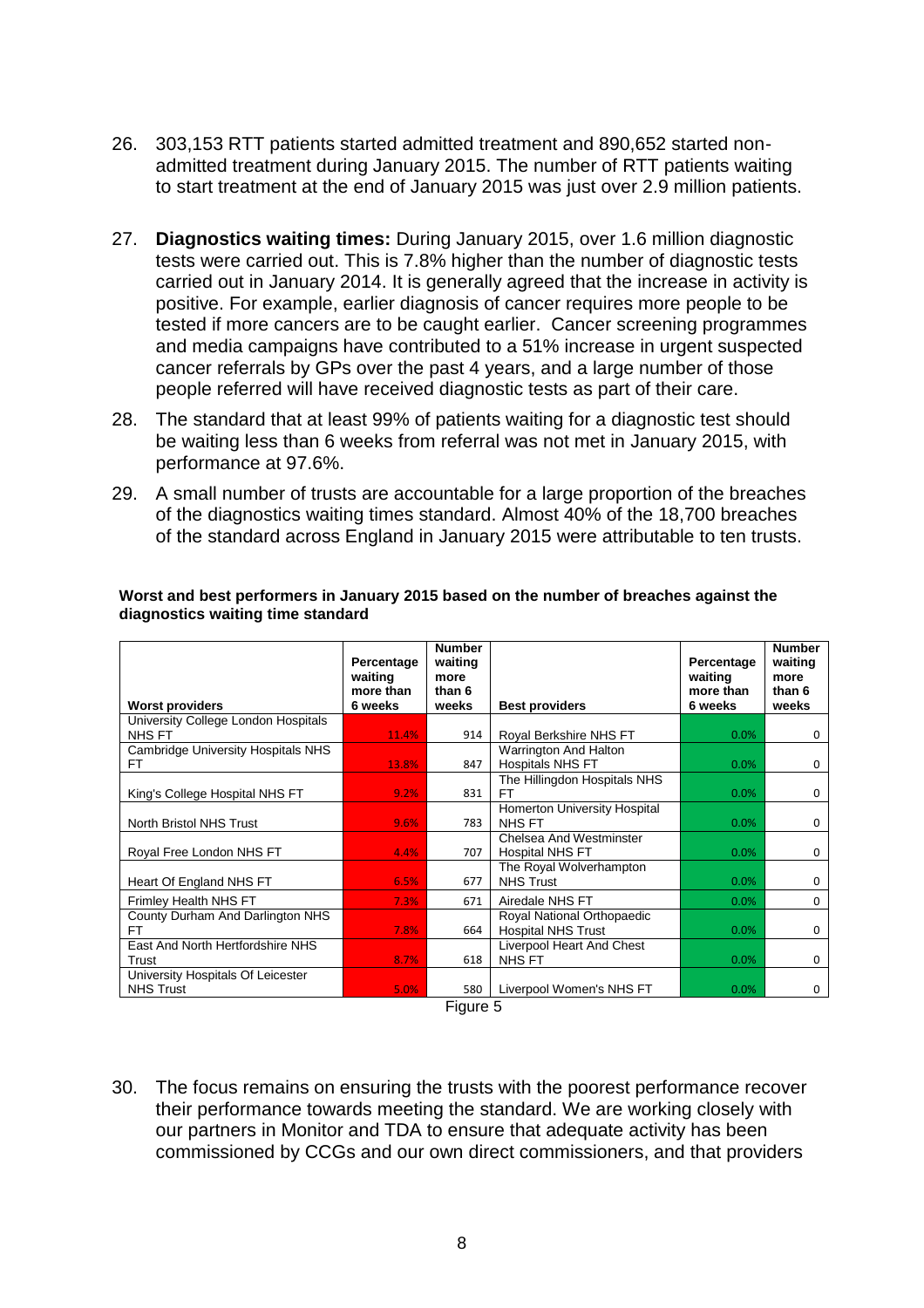treat patients quickly in line with commissioning plans.

## **Cancer waiting times**

- 31. In Q3, all but one of the cancer wait standards continued to be met.
- 32. As with diagnostics, we are seeing a significant increase in the number of patients referred with suspected cancer on the back of a number of initiatives to promote early detection such as the television campaigns identifying the early symptoms of lung and kidney & bladder cancers. The numbers of patients referred have grown by 13% in Q3 compared to Q3 last year. This is excellent as it is likely to lead to earlier diagnosis but it does mean that the NHS is dealing with on average 45,000more referrals per quarter than the previous year. We are working with partners in Monitor and TDA to increase capacity to meet the needs of these additional referrals. The standard that 85% of patients should experience a maximum two-month wait from urgent GP referral to their first definitive treatment was 83.6% in Q3. This is a small improvement on the Quarter 2 position, when 83.3% of patients received their first definitive treatment within two months.

#### **Worst and best performers in Q3 2014/15 based on performance against the 62 day urgent GP referral standard**

| <b>Worst Performers</b><br><b>Provider Name</b>     | waiting<br>$62 +$ | Numberl Percent<br>within | age Best Performers<br>Days 62 days Provider Name  | <b>Number Percent</b><br>waiting<br>$62+$ | age<br>within<br>Days 62 days |
|-----------------------------------------------------|-------------------|---------------------------|----------------------------------------------------|-------------------------------------------|-------------------------------|
| <b>ICLATTERBRIDGE CENTRE FOR ONCOLOGY NHS FOUND</b> | 54                |                           | 66.0% CHELSEA AND WESTMINSTER HOSPITAL NHS FOUNDA  |                                           | 97.8%                         |
| UNIVERSITY COLLEGE LONDON HOSPITALS NHS FOUN        | 52.5              |                           | 66.9% SOUTH TYNESIDE NHS FOUNDATION TRUST          | 1.51                                      | 95.8%                         |
| ITHE CHRISTIE NHS FOUNDATION TRUST                  | 69                |                           | 67.0% QUEEN VICTORIA HOSPITAL NHS FOUNDATION TRUST |                                           | 95.2%                         |
| INORFOLK AND NORWICH UNIVERSITY HOSPITALS NHS       | 118               |                           | 71.2% MID CHESHIRE HOSPITALS NHS FOUNDATION TRUST  |                                           | 94.8%                         |
| IMID ESSEX HOSPITAL SERVICES NHS TRUST              | 71.5              |                           | 72.0% SALISBURY NHS FOUNDATION TRUST               | 8.5                                       | 94.5%                         |
| IUNIVERSITY HOSPITALS BIRMINGHAM NHS FOUNDAT!       | 59.5              |                           | 73.1% HOMERTON UNIVERSITY HOSPITAL NHS FOUNDATION  | 4.5                                       | 93.5%                         |
| <b>IGUY'S AND ST THOMAS' NHS FOUNDATION TRUST</b>   | 87                |                           | 73.9% BOLTON NHS FOUNDATION TRUST                  | 10 <sup>1</sup>                           | 93.1%                         |
| LEWISHAM HEALTHCARE NHS TRUST                       | 48.5              |                           | 74.1% PETERBOROUGH AND STAMFORD HOSPITALS NHS FOU  | 16.5                                      | 92.8%                         |
| UNITED LINCOLNSHIRE HOSPITALS NHS TRUST             | 110               |                           | 74.9% TAMESIDE HOSPITAL NHS FOUNDATION TRUST       | 9.5                                       | 92.6%                         |
| LEEDS TEACHING HOSPITALS NHS TRUST                  | 118.5             |                           | 74.9% WRIGHTINGTON, WIGAN AND LEIGH NHS FOUNDATION | 9                                         | 92.5%                         |

Figure 6

- 33. Actions to improve standards include:
	- a. ensuring that the local cancer expertise of Strategic Clinical Networks is utilised to assess the robustness of the recovery action plans and trajectories put in place by trusts
	- b. encouraging all trusts to engage with best practice resources in order to support improvements in cancer waiting times performance
	- c. reiterating that all considerations of performance in relation to the cancer waiting times standards are based on national policy rather than any locally-based agreements and
	- d. examining arrangements to expand diagnostic capacity use in local Independent Sector providers using nationally agreed tariffs.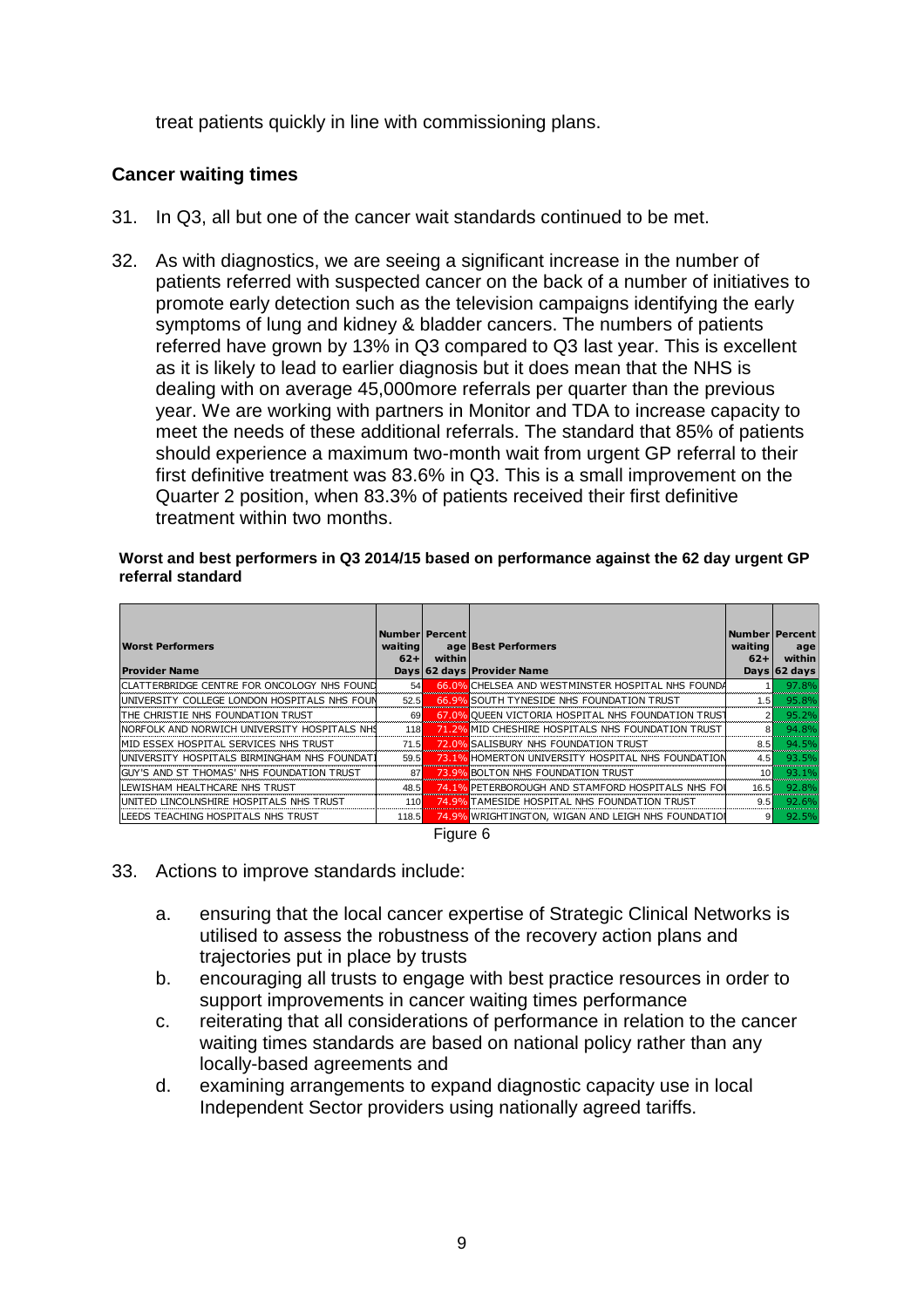## **Improving Access to Psychological Therapies and Dementia**

- 34. NHS England is committed to improving access to psychological therapies (IAPT) and increasing the rate of dementia diagnosis and subsequent support received. The Children and Young People's improving access to psychological therapies (IAPT) programme is on track, with services available to 68% of the 0-19 population, exceeding the target of 60%.
- 35. Latest quarterly data (Q2) shows access and recovery achievement of 12.5% and 45.0% respectively against the 15% and 50% year-end requirement. Subsequent monthly data on access rates shows continued improvement with 14.2% and 13.5% in October and November. Whilst there is usually some fluctuation in the monthly position compared to the quarterly position, we are optimistic that we are in a good position to continue to make progress as data for Q3 and Q4 becomes available.
- 36. The current national dementia diagnosis rate continues to increase towards the national ambition of 66.7%, with the rate of 60.1% achieved in February compared to 59.0% at end-January.
- 37. For both IAPT and dementia, a continued focus remains on maximising CCG uptake of key high impact actions to deliver the national ambition. This is supported by monthly communication to CCGs on current performance gap, in addition to intensive support through senior level intervention calls and continued Intensive Support Team (IST) support to CCGs identified as being at highest risk of delivery.

## **Other key commitments**

- 38. **Health Visiting:** In April 2013, NHS England assumed responsibility for the Health Visiting workforce growth and service transformation, via the NHS Mandate and Section 7A agreement. This requires delivery of the new model of Health Visiting and full coverage of the healthy child programme by 2015 by all Health Visiting services. Responsibility for commissioning Health Visiting services will be transferred to Local Authorities from October 2015.
- 39. In January 2015, 11,828 FTE (full time equivalent) qualified health visitors were employed by England's 124 HV service providers. The health visiting programme is committed to providing 4200 additional FTE to the workforce from the May 2010 position, totalling 12,292 FTE [by end March 2015]. There was an increase in health visitors employed in England by 518 FTE reported in January compared to December. South region increased their workforce by (185 FTE), London (79 FTE), Midlands & East (154 FTE) and North (99 FTE). All regions are ahead of trajectory for the month of January apart from London who are behind trajectory by 179 FTE. We continue to work with all partners as we approach the end of the year.
- 40. **Transforming Care:** Through NHS England's Transforming Care Programme, people with a learning disability are now being discharged at a faster rate from in-patient settings to a more appropriate community setting. Recently